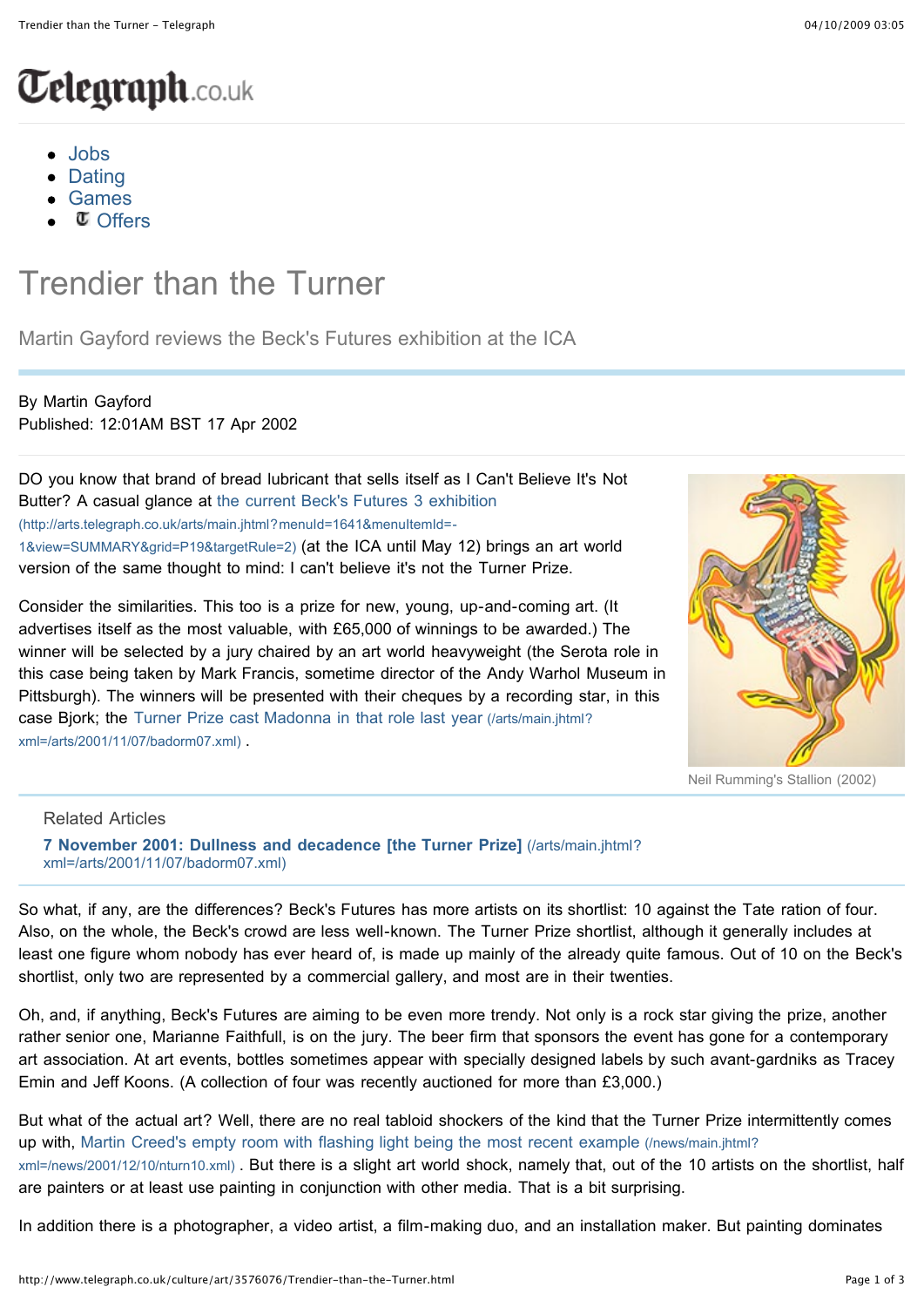this event in a way that it never has the Turner Prize. In part, that is because - another unprecedented spectacle in such an art prize - there is something approaching a shared style among several of these young painters.

A number make their pictures by putting together wildly diverse kinds of mark and imagery. This approach is used most startlingly by Paul Hosking, a sculptor who places 3D models of deer on the wall, roped like climbers on to a background that resembles an early modernist collage. The deer are covered in a sort of wallpaper pattern of brightly coloured hamburgers and monkey skulls. Now, that is unquestionably wacky. But some of the painters are not far behind in the incongruity stakes.

Neil Rumming represents dissected animals in a variety of graphic techniques from hyper-real to diagrammatic, with an effect suggesting a Damien Hirst taxidermy piece depicted by Gilbert & George. Dan Perfect combines colour-field stripes with cartoony doodles, and graffiti-like squiggles. On a slightly different track, Toby Paterson is interested in the neat geometry of modernist architecture and architectural models, a collection of which has spilled chaotically on to the floor in one piece.

Are the judges, who include the notable artist Julian Opie, on to something here? Is there a new movement afoot in British painting? It's hard to say. I was quite taken by some of the work described above, but also by the installation of David Cotterrell, who places you in a room that slowly fills with smoke and the noise of an advancing steam train. At any rate, Beck's Futures turns out to be interestingly different from the dear old Turner after all.

# External Links

#### **ICA** [\(http://www.ica.org.uk/\)](http://www.ica.org.uk/)

### Hot topics

- [Afghanistan \(http://www.telegraph.co.uk/news/worldnews/asia/afghanistan/\)](http://www.telegraph.co.uk/news/worldnews/asia/afghanistan/)
- [Ireland \(http://www.telegraph.co.uk/news/worldnews/europe/ireland/\)](http://www.telegraph.co.uk/news/worldnews/europe/ireland/)
- [Football \(http://www.telegraph.co.uk/sport/football/\)](http://www.telegraph.co.uk/sport/football/)
- [Cricket \(http://www.telegraph.co.uk/sport/cricket/\)](http://www.telegraph.co.uk/sport/cricket/)
- [Formula 1 \(http://www.telegraph.co.uk/sport/motorsport/formulaone/\)](http://www.telegraph.co.uk/sport/motorsport/formulaone/)
- [Conservatives \(http://www.telegraph.co.uk/news/newstopics/politics/conservative/\)](http://www.telegraph.co.uk/news/newstopics/politics/conservative/)
- [Paris Fashion Week \(http://www.telegraph.co.uk/fashion/paris-fashion-week/\)](http://www.telegraph.co.uk/fashion/paris-fashion-week/)
- [News](http://www.telegraph.co.uk/news/)
- **[UK News](http://www.telegraph.co.uk/news/uknews/)**
- [World News](http://www.telegraph.co.uk/news/worldnews/)
- [Obituaries](http://www.telegraph.co.uk/news/obituaries/)
- $\bullet$  [Travel](http://www.telegraph.co.uk/travel/)
- [Health](http://www.telegraph.co.uk/health/)
- [Jobs](http://jobs.telegraph.co.uk/)
- [Sport](http://www.telegraph.co.uk/sport/)
- **•** [Formula 1](http://www.telegraph.co.uk/sport/motorsport/formulaone/)
- **•** [Football](http://www.telegraph.co.uk/sport/football/)
- **•** [Cricket](http://www.telegraph.co.uk/sport/cricket/)
- [Culture](http://www.telegraph.co.uk/culture/)
- [Motoring](http://www.telegraph.co.uk/motoring/)